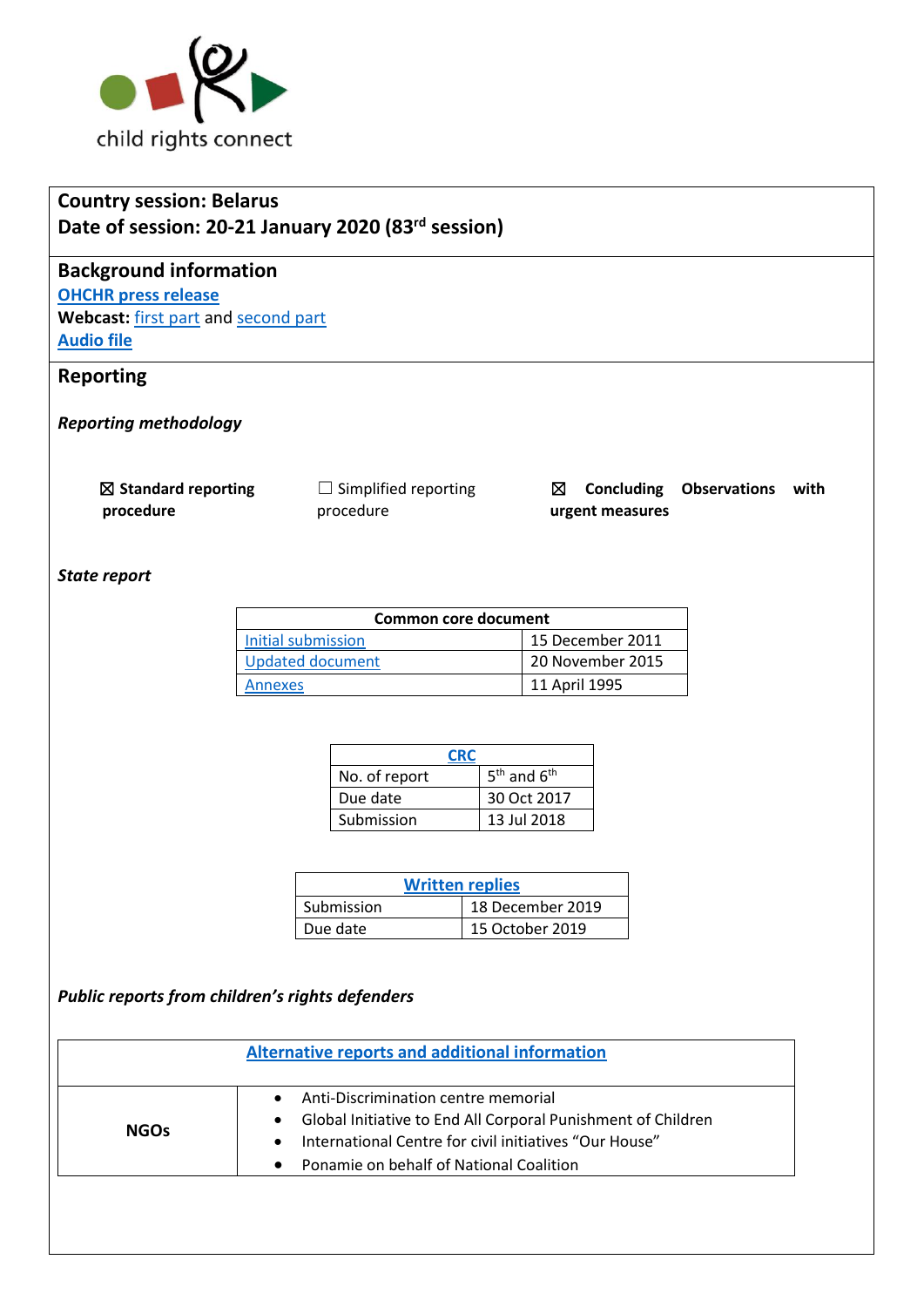

# **State delegation**

The [delegation](https://tbinternet.ohchr.org/_layouts/15/treatybodyexternal/Download.aspx?symbolno=INT%2fCRC%2fLOP%2fBLR%2f41013&Lang=en) of Belarus was large and multisectoral. It consisted of Representatives of the Ministry of Education; the Permanent Representative of the Republic Belarus to the United Nations Office at Geneva; the Prosecutor-General; the Educational institution "Belarusian State Pedagogical University named after Maxim Tank"; the Brest Regional Executive Committee; the Supreme Court, the National Centre of Legislation and Legal Research; the Ministry of Interior; the Ministry of Health; the Ministry of Labor and Social Protection; the Ministry of Foreign Affairs; the Permanent Mission of the Republic of Belarus in Geneva and The Minsk State Linguistic University.

# **Committee's Task Force members**

| Name & Last Name                  | Country         |
|-----------------------------------|-----------------|
| Velina Todorova (coordinator)     | <b>Bulgaria</b> |
| <b>Renate Winter</b>              | Austria         |
| Amal Aldosseri                    | <b>Bahrain</b>  |
| Aïssatou Alassane Moulaye Sidikou | Niger           |

#### **Dialogue description**

#### i. Character of the dialogue

The dialogue held in an interactive and constructive atmosphere. The State's delegation provided a lot information, but the Committee insisted to have more clarifications and data on some issues.

#### ii. General assessment made by the Committee

The Committee welcomed the State party for the measures taken for the best interest of children, such as the adoption of the Law on Granting of Refugee Status, Subsidiary Protection, Asylum and Temporary Protection to Foreign Nationals and Stateless Persons, in 2016, that strengthened the asylum system and the recommendation resulting from the 2018 research to integrate the principle of the best interests of the child into the legislation regarding forced migration. The Committee was aware that changes need time to be effective, notably when they required a change in the population's opinion but stressed that still a number of issues need to be addressed and hoped that in the next State party's review there will be more considerable improvements.

#### iii. Main issues discussed:

• **Children involved in drug-related crimes**: The Committee was concerned about the hardening of the policy and the detention conditions for people convicted of drug related crimes and asked how the implementation of this policy was applied to minors. The delegation stated that the changes in the legislation for drugs related crimes, were a response to an upsurge in the use of drugs, particularly amongst children. The drug policy and related measures has been effective allowing a stabilization of the drug situation and the absence of case of fatal drug overdose by a minor since 2015. The amendment consisted in the increasing of range of responsibility and more discretion for courts in determining the degree of criminal responsibility, including for minors. Additionally, there have been a mitigation of punishments against minors for drug use.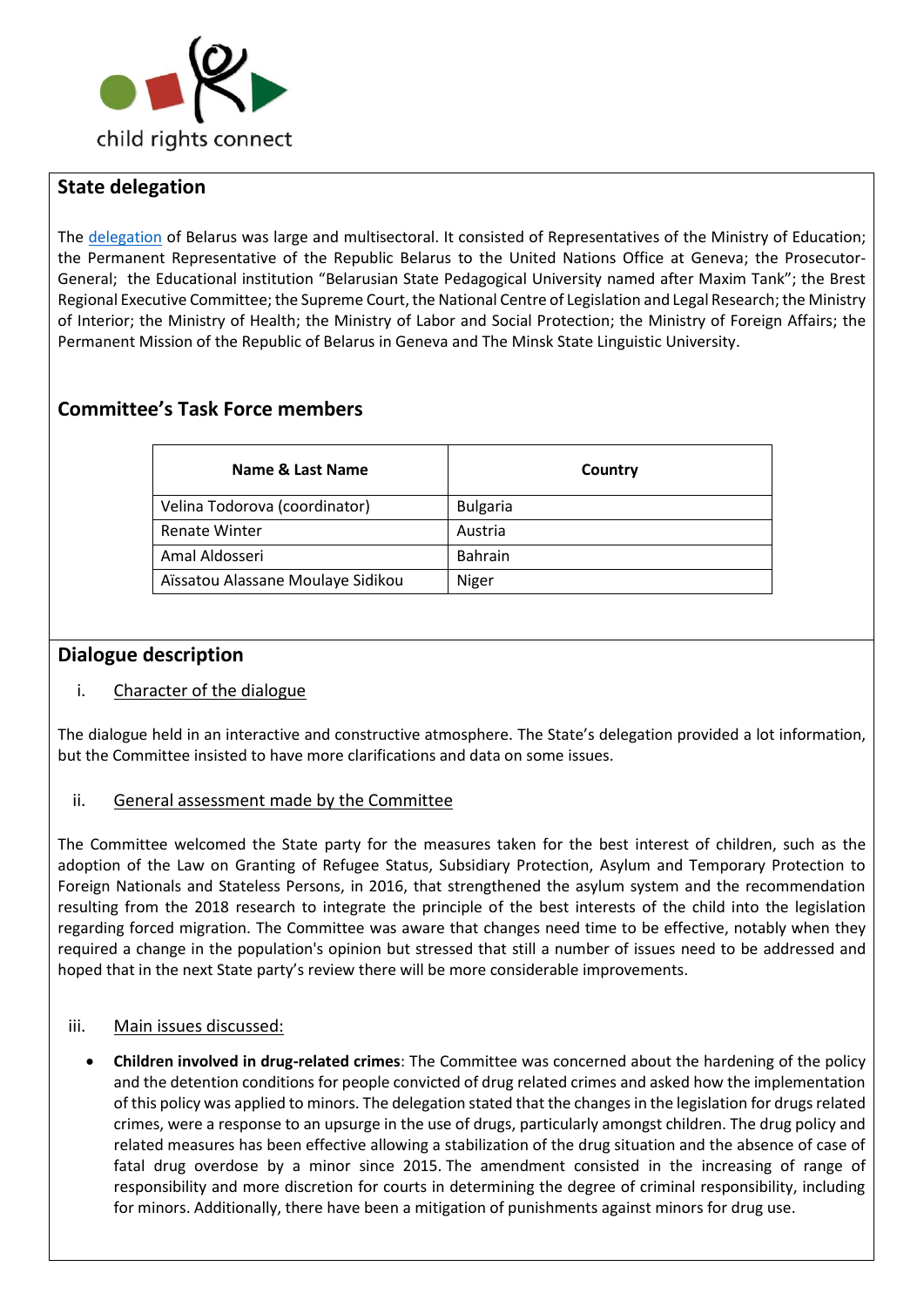

• **Juvenile in prison:** The Committee enquired about the conditions of detention for minors in Belarus and asked whether the government envisaged the amendment of children detention for minor crimes, also considering the use of alternative measures to custody. The delegation responded that juveniles were detained only for grave crimes when strictly necessary and no alternative measures were possible. The delegates underlined that in the last years there has been a drop in number of minors in detention thanks to the new criminal code, allowing different measures alternatives to detention. Moreover, for detained minors there is the possibility to appeal to the right to amnesty. The law on amnesty published in 2018, provide that minors who had not committed a serious crime could serve their sentence outside of institutions and those that had committed a serious crime would see their sentences reduced.

Concerning detention conditions, minors have the right to seek legal assistance, to see their families and secondary education is guaranteed. Finally, the commission of children affairs have the competence to address all issues regarding minors' inmates.

- **Separation of children from their families**: The Committee asked what support was given to families to prevent family separations and what were the procedures and the authorities concerned for the removal of a child from his family. The delegation responded that the national approach consists first in conducting preventive activities with families facing social issues as the government sought to prevent the separation of children from their families. Prior to the imposition of removals, professionals, such as psychologists, provided support to the family, aiming to improve the situation and thus avoid the separation. The decision to remove the child is a measure of last resort that can be imposed by courts only when there is a real and serious threat to the child's wellbeing and all other options had been exhausted. Moreover, in January 2019 was adopted a law that specifies the criteria and the indicators to assess social risks for minors. When a removal did occur, the children were not put in institutions, but rather in foster homes and the decisions to appeal to deprivation of parental rights are only taken by courts.
- **Violence against children:** The Committee expressed serious concerns on the recurrence of violence against children asking what services are in place for children victims of sexual abuse. The Committee experts welcomed the establishment of a helpline but stressed that the government needs to ensure the implementation of the existing legislation. Furthermore, the law banning corporal punishment in all settings had been vetoed so a question was raised on how the government is tackling the issue of corporal punishment on children. The delegation responded that still a considerable number of children are victims of domestic violence, so the government is focusing on awareness-raising work and early interventions. The delegates stated that education authorities are carrying out activities to prevent violence against minors, 40 pedagogical centres had created drop-in rooms for adolescents, hoping to shape a culture of non-violence in society. All reports of violence led to fast responses by the Ministry of Education. Currently, any form of violence against children is unacceptable and condemned by the society.
- **Children with disabilities and inclusive education:** The Committee regretted the absence of a specific national law on children with disabilities, encouraging the State Party to consider the definition of disability provided in the Convention on the Rights of Persons with Disabilities. The Committee were particularly concerned on children with disabilities facing discrimination and asked what measures are putted in place to protect them. Furthermore, the Committee enquired on the development of the national inclusive education plan and access to mainstream education for children with disabilities. The State party responded that a lot of programs have been set up in order to ensure that inclusive education is granted. For children with disabilities there are special conditions measures provided as specialized transportation for those living in rural areas or additional sign-language classes for those with hearing disabilities. Moreover, the Government is working toward reducing the number of specialized schools, closing them or transforming them into centers for parental support and children preparation to be transferred to regular schools.
- **Child participation:** The Committee asked for more clarifications about the access to allocated budget for small youth organizations and how the government guarantee a democratic process for children from all realities being represented in the youth parliament. Belarus delegation responded that to promote the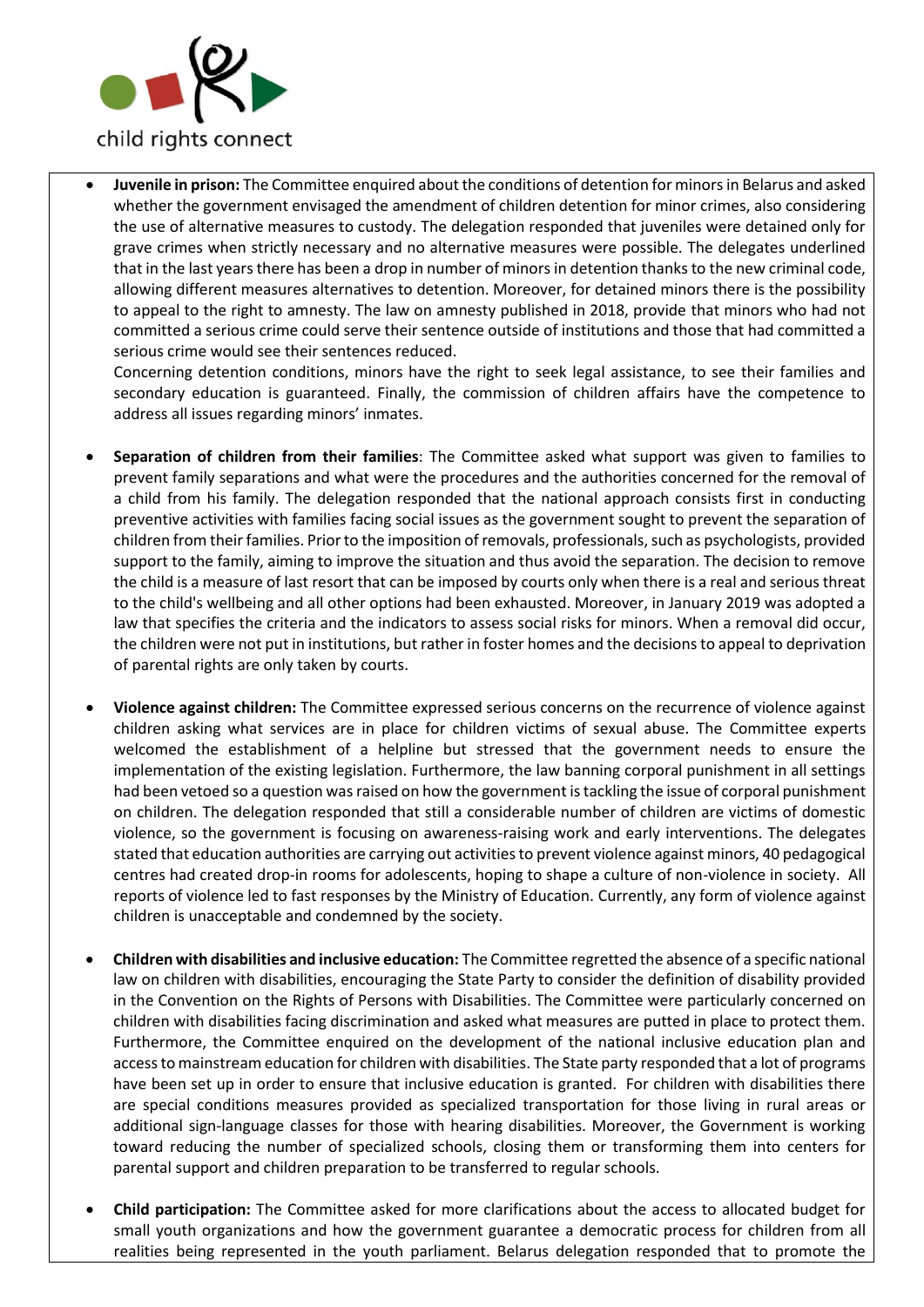

participation of children and young people in decision-making processes, as well as in the development and implementation of socioeconomic programs at the local level, youth consultation and advisory bodies had been established, such as youth parliaments and the Public Republic Student Council. In 2019, the members of the Public Republic Student Council had become active participants in discussions surrounding the development of a draft law on change to the education code and a draft Strategy of Public Youth Policy Development 2030.

• **Migrants and asylum-seeker children**: The Committee enquired about the situation of migrant children, asking whether the Government envisage amending legislation to put an end to the detention of children based on their migratory status and considering non-custodial measures. The delegation stated that the situation of minors who have refugee's status is regulated by an individual law providing that refugees and stateless minors are treated on the same basis of children citizens of Belarus. They have the right to education and to receive health care. Furthermore, measures of protection for unaccompanied minors are putted in place and Belarusian citizenship can be granted upon application to abandoned child.

# **Recommendations of the Committee**

In its [Concluding Observations,](https://tbinternet.ohchr.org/_layouts/15/treatybodyexternal/Download.aspx?symbolno=CRC%2fC%2fBLR%2fCO%2f5-6&Lang=en) the Committee drew attention to the need for urgent measures concerning the following areas:

- **Violence, including corporal punishment:** The Committee urges the State party to explicitly prohibit corporal punishment, in law and in practice, in all settings; to resume consideration of the draft law on domestic violence, in broad consultation with civil society, with a view to its adoption; to establish liability for all forms of violence against children, including psychological abuse and physical forms of violence that do not leave physical marks; to formulate, with the involvement of children, a comprehensive strategy for preventing, combating and monitoring all forms of violence against children, including bullying and online violence, with particular attention to LGBT children and children with disabilities.
- **Sexual exploitation and abuse:** The Committee urges the State party to take all measures necessary to prevent and respond to all manifestations of child sexual exploitation and abuse, including online, pornography and grooming, especially in relation to boys and children with disabilities; identify the root causes of the significant increase in online abuse; and strengthen the professional capacity and software tools to detect and investigate it; to conduct awareness-raising activities to alert society, parents and schools on the harmful effects and possible criminal nature of any sexual relationships between children and adults and on online risks; to ensure that child sexual abuse is promptly reported, investigated and prosecuted, applying a child-friendly and multisectoral approach.
- **Family environment and children deprived of family environment :** The Committee urges the State party to consider creating a unified structure coordinating child and family assessment by restructuring and strengthening the Social Pedagogical Centres and Territorial Social Protection in order for them to undertake professional social work assessment of children and their families; to ensure that children are separated from their family only if it is necessary for their best interests and subject to judicial review and that poverty and disability should never be justification for removing a child from parental care; to ensure that the deprivation of parental rights is used as a last resort and solely in the best interests of the child. The Committee also recommends that the State party adopt, with the involvement of civil society, a comprehensive strategy on child care reform as integral part of the 2021-2025 state programmes and strengthens the family-based alternative care responses with particular attention to children with disabilities; direct efforts towards enabling children to remain in or return to the care of their parents.
- **Children with disabilities:** The Committee urges the State party to adopt a human rights-based approach to disability, set up a comprehensive strategy for the inclusion of children with disabilities and adopt a single definition on disability based on CRPD and making use of the International Classification of Functioning and